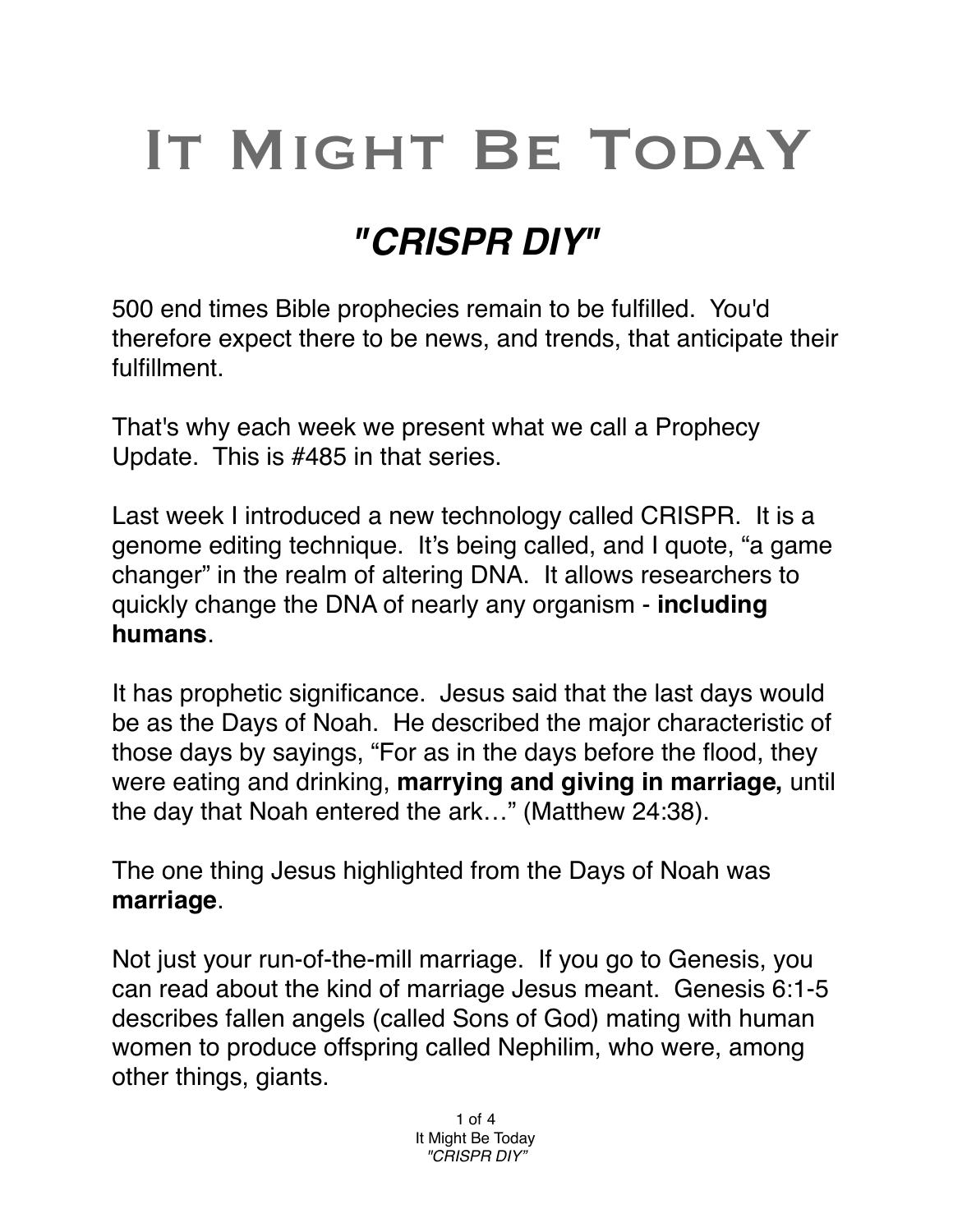It wasn't so much "marriage" that Jesus was pointing back to as it was these strange offspring. It seems these unions were somehow affecting what it meant to be human at the level of DNA.

CRISPR genome editing is doing exactly that - it is affecting what it means to be human at the level of DNA.

One article I read was titled, *Gene Editing: The Next Step In Self-Evolution.* One of the researchers using CRISPR, Paul Berg, a genetics pioneer from Stanford, stated bluntly, "We have within our grasp the technology to change evolution. **This could change the course of biological life."**

Listen to this excerpt from the article:

CRISPR is so far not following the usual pattern of scientific and technological breakthroughs, which typically take decades or even centuries to perfect, and for society to absorb them.

For instance, it took us thirty or forty years to properly build and learn to use the Internet. Even with genetics, the pace has been one of mostly incremental discoveries over decades, with society very slowly absorbing the basics of the science.

Gene editing, however, is not following the usual, slow-roll-out pattern of most new discoveries. CRISPR is still in its early days, but scientifically is moving at warp speed, playing out in years rather than decades.

A CRISPR frenzy has generated thousands of scientific papers in hundreds of labs around the world.

> 2 of 4 It Might Be Today *"CRISPR DIY"*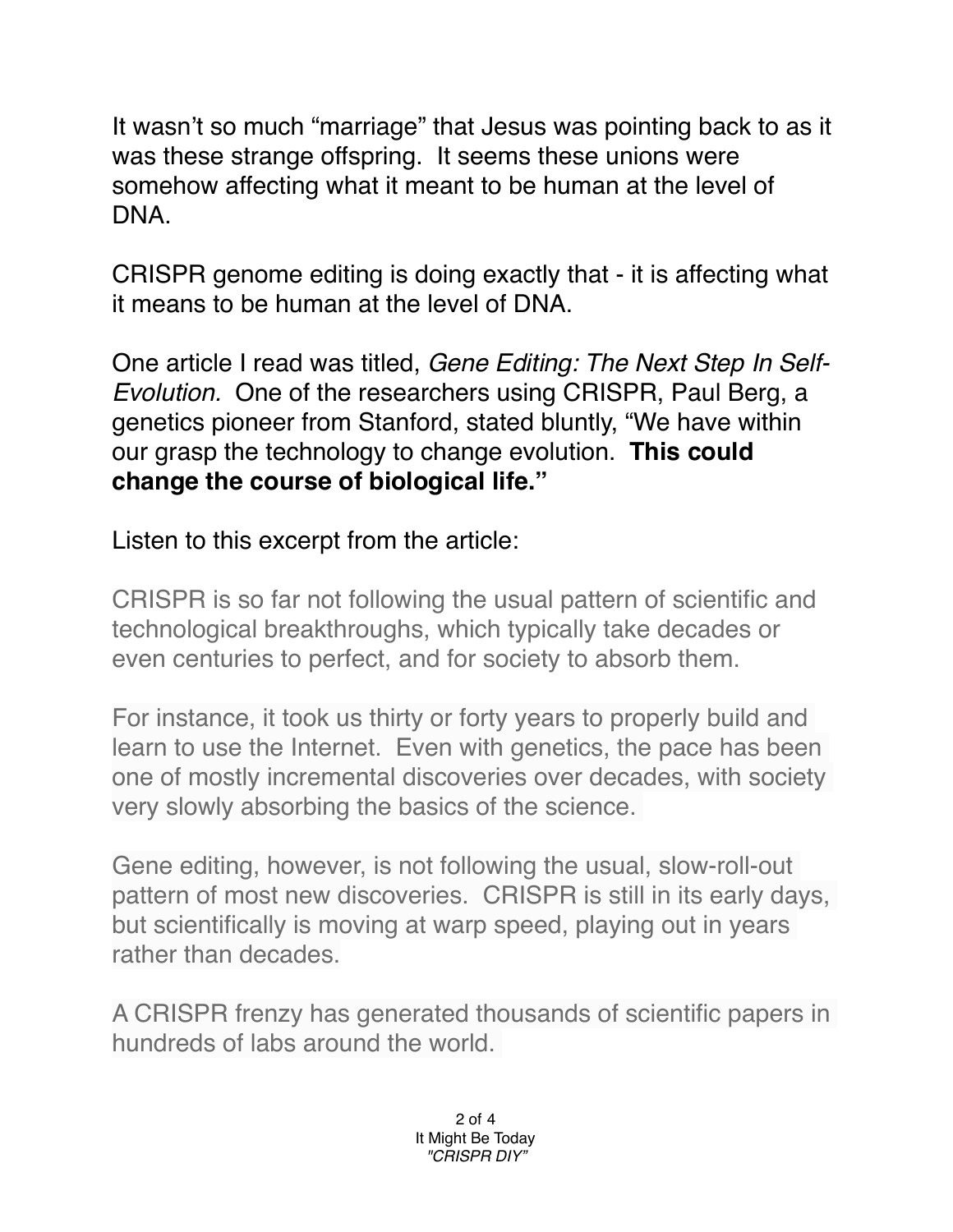It has inspired the formation of companies that expect the gene editing market to one day generate billions of dollars.

Last November, doctors began the first human trials in China.

<http://www.thedailybeast.com/gene-editing-the-next-step-in-self-evolution>

In England, the Nuffield Council on Bioethics report found that materials to perform basic genome experiments are now available to what they call 'garage scientists.'

## **They are essentially home genome editing kits for do it yourselfers.**

This could get out of control very soon.

Just as in the Days of Noah, we are messing with DNA and affecting what it means to be human.

Stories like these are exactly what you'd expect from reading the remaining prophecies in the Bible.

At the same time, we are not looking for any particular prophecy to be fulfilled. Jesus promised He'd return to rapture His church which entails the resurrection of the dead in Christ of the Church Age, then the translation from earth to Heaven of all living believers.

There are no prophecies needing to be fulfilled prior to the rapture. It is presented in the Bible as an imminent event.

The apostle Paul when he was teaching on the rapture, included himself as thinking it could happen any moment when he said, "we which are alive and remain."